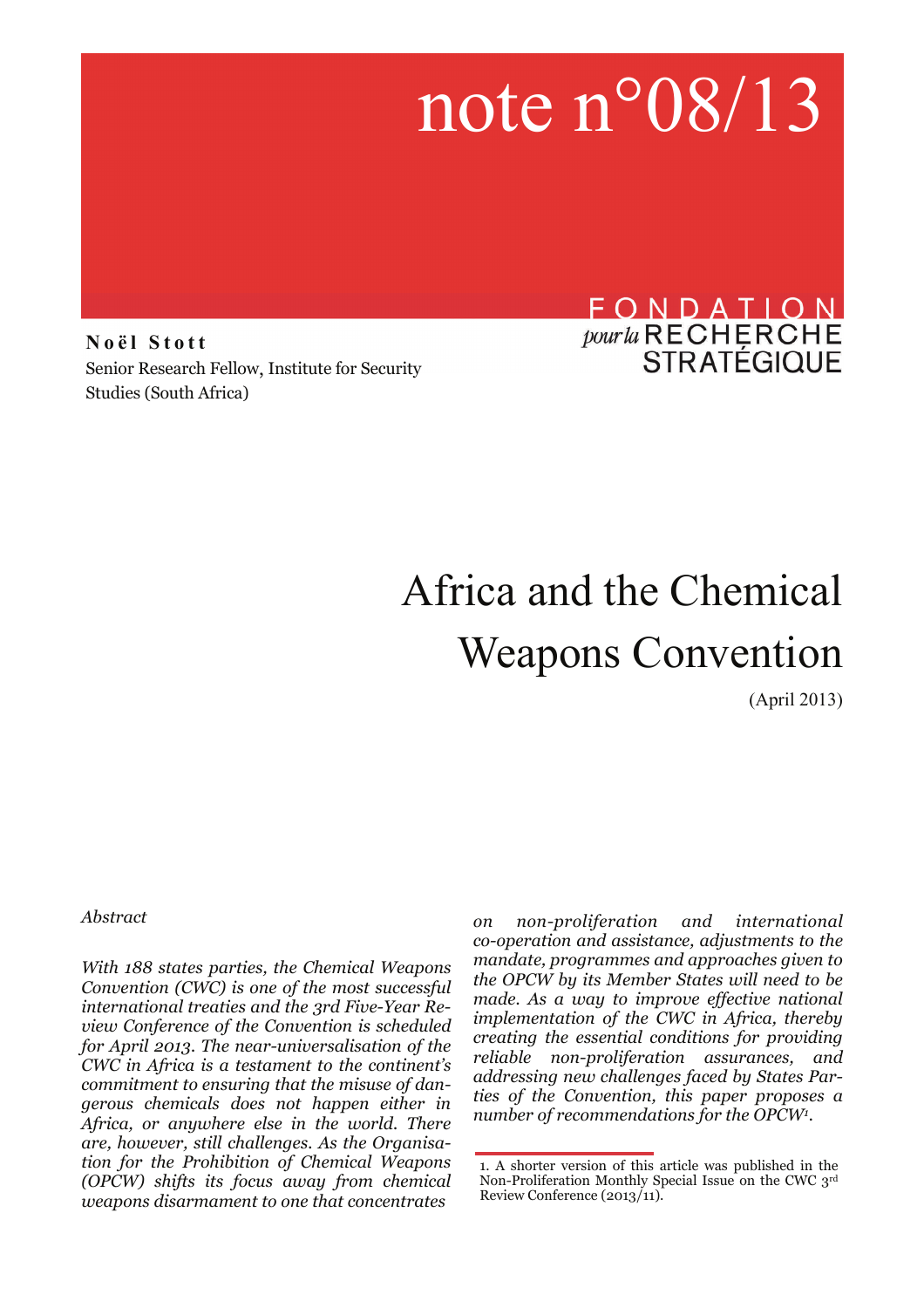#### **Introduction**

Angola, Somalia and Egypt and now South Sudan, which in July 2011 became the 193rd member state of the United Nations (UN), are among only eight countries that are not party to the Chemical Weapons Convention (CWC). With 188 states parties, the Convention is one of the most successful international treaties and with the 3rd Five-Year Review Conference of the Convention scheduled for April 2013, the time for these African States to become States Parties is long overdue. Angola, Egypt, Somalia and South Sudan like the Democratic People's Republic of Korea and the Syrian Arab Republic, have not even signed the Treaty. Israel and Burma have signed but not ratified. During the 17th session of the Conference of State Parties to the CWC held in November 2012, UN Secretary General Ban Ki-moon stated that 'if a world free of chemical weapons is to be fully realised, it is crucial that these eight states join without delay'. Members of the Non-Aligned Movement (NAM) reiterated this by calling for the total eradication of all chemical weapons throughout the world – including the stocks held by the United States, Russia and Libya - all of whom have had their deadlines to fulfill their commitments to never under any circumstances "Develop, produce, otherwise acquire, stockpile or retain chemical weapons, or transfer, directly or indirectly, chemical weapons to anyone" (Article 1, paragraph 1) extended.

In some senses one can understand why Somalia and Egypt have delayed their accession. Somalia has no real functioning government, which, along with the current internal situation, means that CWC accession in the near future is unlikely. Somalia is party to a limited number of international criminal, human rights, humanitarian and refugee law treaties, and to no conventions covering arms control issues. Egypt insists on linking the issue of nuclear weapons in the Middle East with chemical weapons; holding that Israel, which has a policy of nuclear ambiguity, should first join the Nuclear Non-Proliferation Treaty (NPT) as a non-nuclear weapon state. It maintains that this linkage is a necessary component of its support for a Weapons of Mass Destruction-Free Zone in the Middle East.2

Angola, however – a member of NAM that has no confirmed history of chemical weapons possession and use, no serious external threat to its security since the ending of the decades-long civil war in 2002 and a relatively small chemical

industry - should be able to announce its accession at the 3rd Five-Year Review Conference, a key focus of which will be on all states fulfilling the CWC's core objectives and on developing strategies to prevent the re-emergence or future use of these weapons. Importantly, the three Africa non-parties' (and particularly Angola) accession at this time will reinforce the African Union's (AU) calls for a Chemical Weapons-Free Zone in Africa – something it has been pushing for since at least 20043 and which was strengthened in 2006 with the signing of a Memorandum of Understanding between the AU and the OPCW that underscores their continuing cooperation in the Convention's implementation.

At the signing ceremony, the then African Union Commission Chairperson, Alpha Oumar Konaré, stated that co-operation with the OPCW was important for the African Union's goal of establishing a chemical weapons-free zone in Africa and in fostering the peaceful uses of chemistry. The OPCW's work in Africa includes the following activities:

- Support for, and fostering of, international cooperation in the peaceful use of chemistry;
- Building African capacity for national implementation of the Convention as a whole;
- Assisting the effective functioning of National Authorities, including the control of imports and exports of Scheduled Chemicals;
- Enhancing understanding of the rights and obligations of States Parties;
- Enhancing understanding of the verification regimes of the CWC; and,
- Facilitating co-operation and enhancing the capacity of African States Parties in the area of assistance and protection against the use or threat of use of chemical weapons.4

Adherence to the CWC thus provides concrete benefits for all OPCW Member States. Not only does the OPCW support programmes to enhance Member States' national capacity infrastructure and regulatory framework to implement the Convention, but they also strengthen measures to protect civilian populations against chemical

<sup>2.</sup> See: Noel Stott, Time for Angola to Ratify the Chemical Weapons Convention, *ISS Today*, 5 December 2012.

<sup>3.</sup> Workshop on the Universality and the Implementation of the Chemical Weapons Convention (CWC), conducted jointly by the Government of the Federal Republic of Ethiopia and the Organisation for the Prohibition of Chemical Weapons (OPCW) in Addis Ababa, Ethiopia, 20 to 22 April 2004.

<sup>4.</sup> Noel Stott, Enhancing the Role of the OPCW in Building Africa's Capacity to Prevent the Misuse of Toxic Chemicals, *Africa's Policy Imperatives*, Issue 6: May 2011.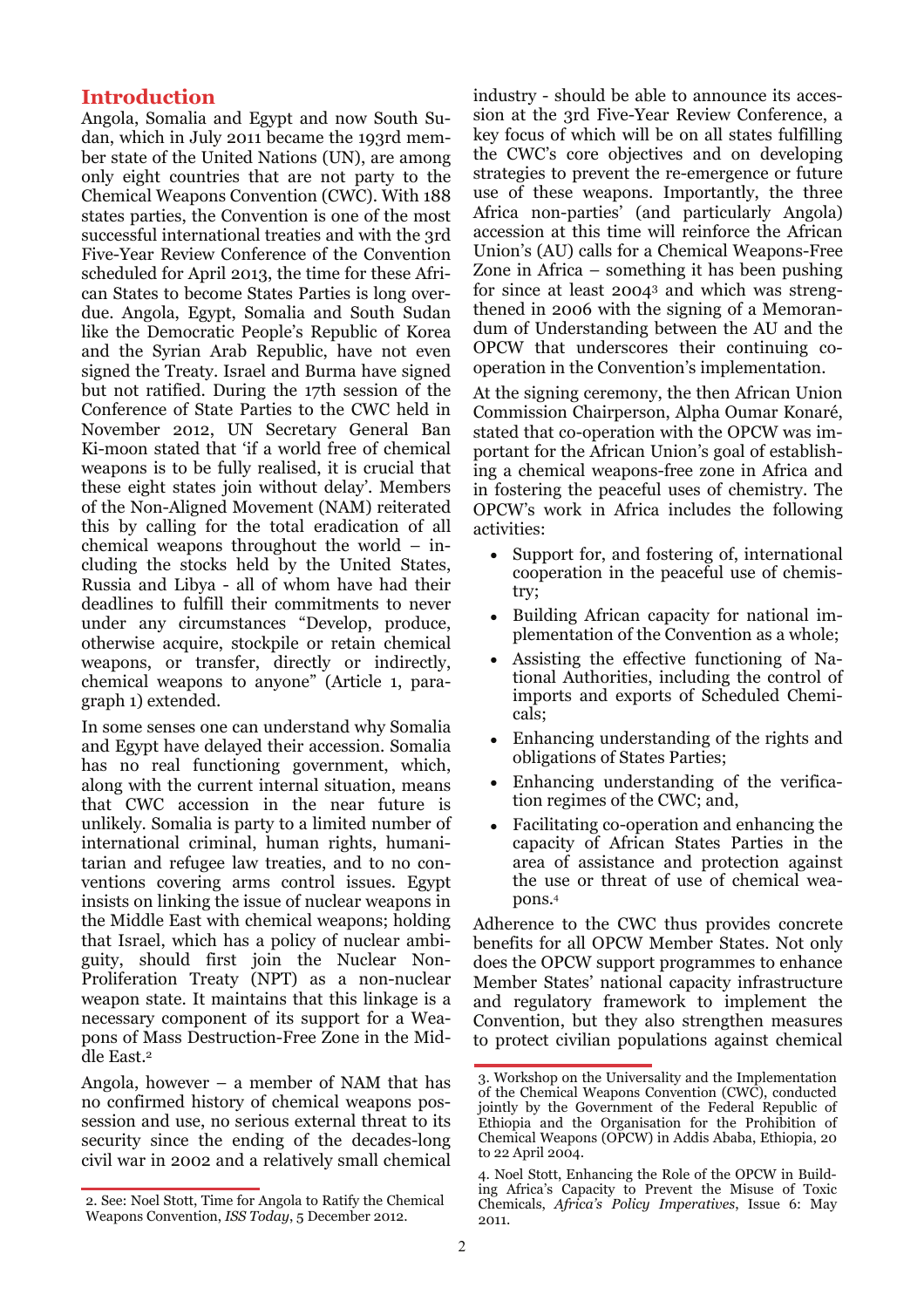weapons. The Convention eliminates a common threat, enhances mutual trust and mandates the OPCW to deliver concrete support, assistance and protection to all Member States threatened by a chemical attack, or who actually suffer such an attack. Perhaps, in the African context, more importantly, the OPCW also facilitates co-operation amongst States Parties to promote the peaceful uses of chemistry.5 As such these programmes yield direct economic benefits to a continent struggling with socio-economic development.

#### **Africa and the OPCW**

Africa is a major stakeholder in the Organisation for the Prohibition of Chemical Weapons (OPCW): African States Parties to the Chemical Weapons Convention are actively involved in the work of the OPCW's policy-making organs and subsidiary bodies and have in the past been elected chairs or vice-chairs of Conferences of the States Parties. The [Executive Council](http://www.opcw.org/about-opcw/executive-council/) always has nine African States as members representing the African region and thus they are able to influence policy decisions enabling the OPCW to function effectively. African States are also included on the OPCW's subsidiary bodies, including the Advisory Body on Administrative and Financial Matters, the Confidentiality Commission and the Scientific Advisory Board. The contribution of the African States Parties is also reflected in the large number of senior posts in the Technical Secretariat that are held by nationals from the region.6

In 2007, the OPCW Director-General proposed the development of a Programme to Strengthen Cooperation with Africa on the Chemical Weapons Convention. The Programme would:

- Respond to the particular needs of African States Parties;
- Contribute to the effective and nondiscriminatory implementation of the Convention;
- Be supported by Regular Budget and Voluntary Contribution from Member States/ European Union and in kind contributions mostly in Developing Countries.

Over the years the Programme has expanded in both quantity and in its scope of support and has further enabled African actors to participate in training courses and workshops on the continent

on topics that are of direct relevance to them.7 The OPCW, in co-operation with States Parties from the region, co-hosts events in Africa ranging from regional meetings of CWC National Authorities to sub-regional training workshops for customs officials.

As of 31/12/2011, the region of Africa has gained from the OPCW's international co-operation programmes in the following ways (global figures in brackets):

- 130 analytical chemists trained (of 315)
- 112 Associate Programme participants (of 265)
- 610 Conference Support participants (of 1,966)
- 68 interns (of  $115$ )
- 56 conferences (of 239)
- 48 laboratories (of 92)
- 153 research projects (of 437)
- 30 transfers of used and functional equipment (of 73)
- In total, 1207 individual and facility beneficiaries (of 3,502)8

Recent and forthcoming OPCW events in Africa9 include Analytical Chemistry courses in Tunisia and in South Africa.

The OPCW's implementation support programme includes assisting States Parties to meet their obligations under Article VII of the Convention: establishing National Authorities for effective liaison with the OPCW; taking the necessary steps to enact legislation, including penal legislation, and adopt administrative measures to implement the Convention; identifying declarable chemical industry and trade activities; and submitting accurate declarations. In addition, the OPCW has also focused on the areas of customs officials and port authorities and the implementation of the requirements of the transfers regime, licensing, and the training of National Authority personnel as national inspection escorts. All this has resulted in: 49 of the 51 States Parties having National Authorities; 26 submitting Art. VII(5) reports; 12 having legislation covering all key areas and 4 undertaking Article XII(2e) reviews.10

<sup>5.</sup><http://www.opcw.org>

<sup>6.</sup> <http://www.opcw.org>

<sup>7.</sup> Noël Stott, Enhancing the Role of the OPCW in Building Africa's Capacity to Prevent the Misuse of Toxic Chemicals, *Africa's Policy Imperatives*, Issue 6: May 2011.

<sup>8.</sup><http://www.opcw.org>

<sup>9.</sup> See the OPCW website for details of events hosted or due to be hosted in Africa,<http://www.opcw.org>

<sup>10.</sup> National Implementation Update, *OPCW Today*, Vol. 1 No. 2 August 2012.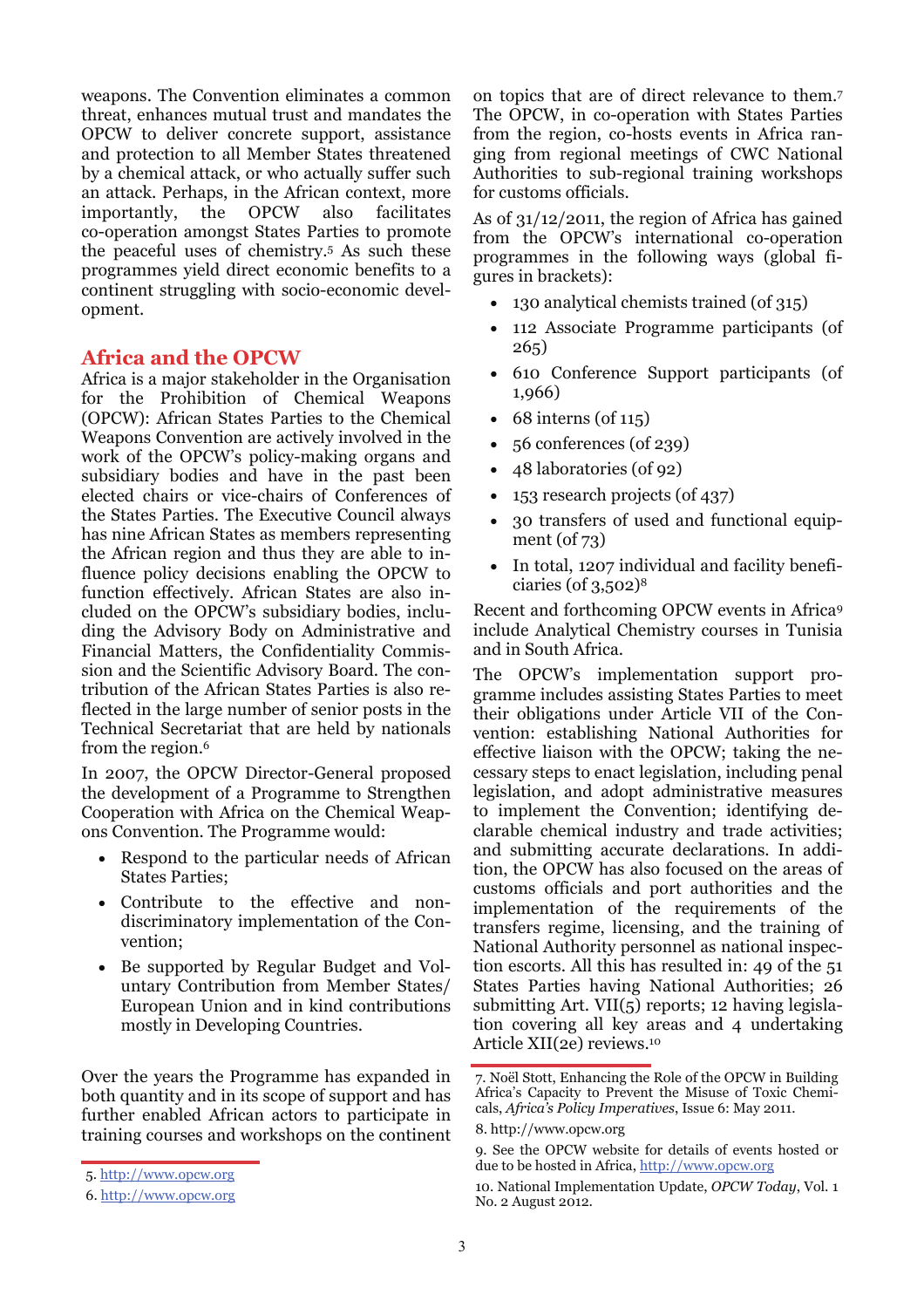#### **The Importance of National Legislation**

The near-universalisation of the CWC in Africa is a testament to the continent's commitment to ensuring that the misuse of dangerous chemicals does not happen either in Africa, or anywhere else in the world. While it remains important to promote accession in the remaining three states not yet party to the Convention, effective implementation of the CWC in the existing African States Parties continues to be an ongoing challenge. In particular, the fact that only 22 percent of African States Parties have implementing legislation covering all key areas of the CWC is of major concern. The CWC contains detailed implementation provisions explicitly requiring States Parties to adopt as criminal offences activities that violate the treaty and to extend these measures to offences committed by their citizens outside of their territory. National laws are also necessary to establish and operate the National Authority required under the CWC.

Given the resource constraints that most African countries operate under, it may be useful for African States Parties to consider an integrated approach to the regulation of WMD issues in general. A useful model of the latter is South Africa's Non-proliferation of Weapons of Mass Destruction Act (Act No. 87 of 1983) and its interdepartmental structure - the South African Non-Proliferation Council for Weapons of Mass Destruction (NPC) – which administers the Act and controls the transfer (export/import/ transit/re-export) of dual-use technology, materials and goods. While it may be true that each of the major treaties relating to nuclear, biological and chemical weapons have different requirements for national implementation measures, it does not follow that states need to adopt a separate and dedicated legal instrument for each.

Such an approach would make it easier for States to implement related treaties such as the NPT and BTWC and indeed UNSC Resolution 1540 thus making the best use of limited resources to, for example, effectively control dual-use nuclear, biological and chemical materials. This approach would also prevent a collage of export control, customs and criminal legislation in a particular country. In addition, it may make it possible for States, through appended regulations, to make provision for new technological developments and risks in the field and new UNSC resolutions covering non-proliferation issues that may arise in the future.

Importantly, the adoption of the necessary legislation by African States will demonstrate their full compliance and build confidence that the

assistance they receive in the development of advanced chemical technologies will be used only for peaceful purposes.

#### **Involving other Stakeholders**

Although the OPCW has achieved a great deal in Africa and beyond, it cannot continue to do this alone. Other stakeholders of the established National Authorities, such as the chemical industry, customs authorities and other governmental stakeholders, regional and sub-regional bodies, as well as civil society must work collaboratively to ensure that the practical aspects of the Convention are implemented appropriately. This co-operation should also include a tailor-made approach to implementing the CWC, and other related WMD conventions in Africa.

Importantly for Africa is the impact that conventions such as the CWC have on socio-economic development. Benefits of being a States Party includes the right to participate in, the fullest possible exchange of chemicals, equipment and scientific and technical information relating to the development and application of chemistry for purposes not prohibited under the Convention. Therefore, engagement on this issue in Africa must include (or even predominantly focus on) both the developmental benefits as well as the security dimensions of OPCW membership. Implementing the CWC does not solely pertain to security – keeping chemicals out of the hands of unauthorised state and non-state actors. Technical assistance, co-operation, and the transfer of technology are probably most relevant to a continent that struggles with challenges such as poverty, unemployment and under-development.

#### **Recommendations**

As the OPCW shifts its focus away from chemical weapons disarmament to one that concentrates on non-proliferation and international cooperation and assistance, adjustments to the mandate, programmes and approaches given to the OPCW by its Member States will need to be made11 As a way to improve effective national implementation of the CWC in Africa, thereby creating the essential conditions for providing reliable non-proliferation assurances, and addressing new challenges faced by States Parties of the Convention, such as the potential use of

<sup>11.</sup> See: Amelia Broodryk, 'Is there a role for civil society in the evolution of the OPCW? Academics, NGOs and States Parties: conflict or complementary?', presentation to a Wilton Park Conference: Chemical Weapons Convention: Third Review Conference and beyond, 15 – 17 October 2012.